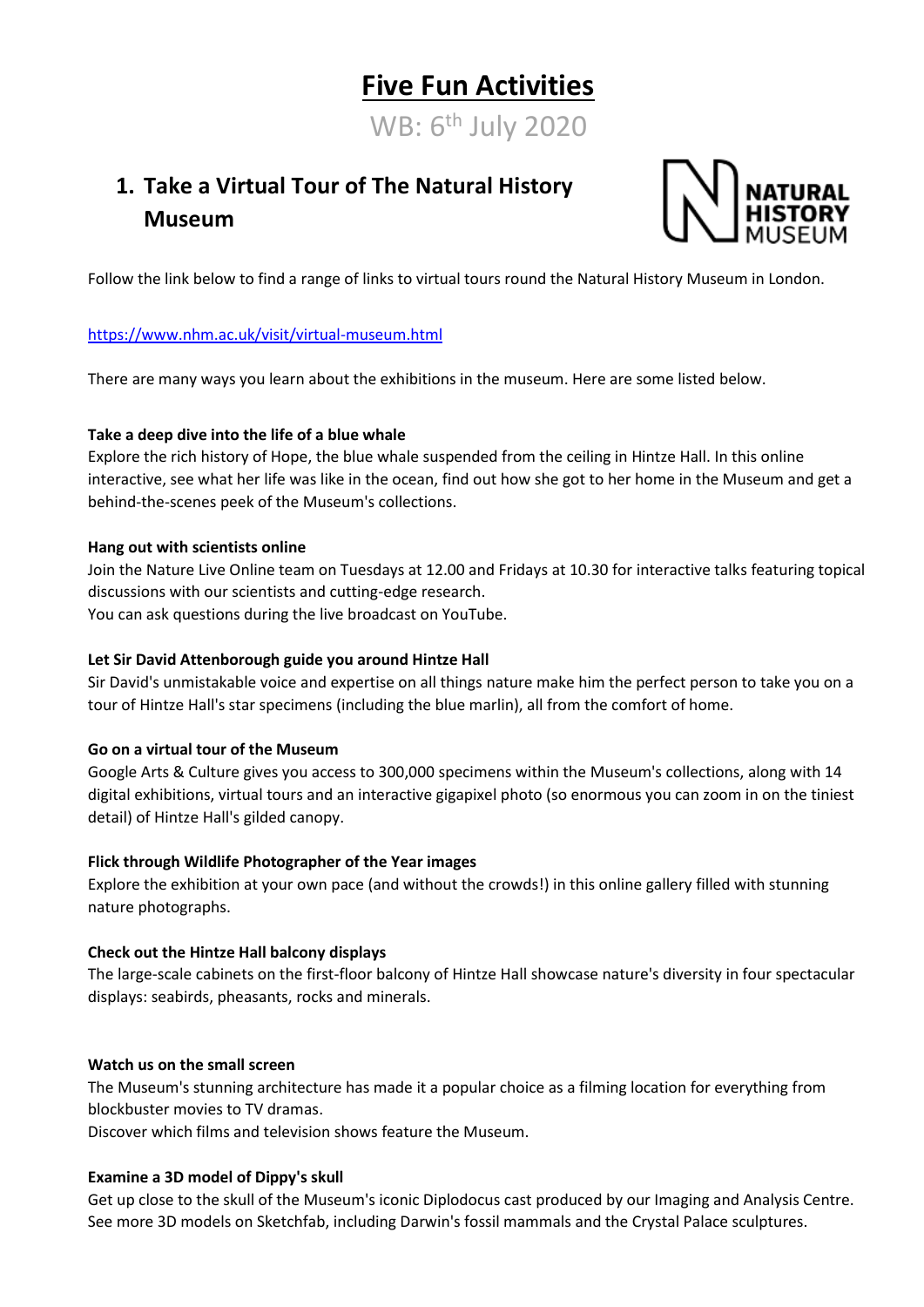#### **See illustrations from HMS Endeavour**

Our collection of botanical illustrations from HMS Endeavour make up some of the most scientifically significant artworks in our archive. It features works by Sydney Parkinson.

#### **Browse the Library and Archives digital collections**

Dig deep into the archives, where you'll find scientifically important art, books, prints and manuscripts, including drawings by William Smith and brothers Franz and Ferdinand Bauer.

#### **Uncover highlights from the collections**

We've wrapped up some of the highlights from the collections on display including specimens from space, the spirit collection, Charles Darwin and the Treasures gallery.

Discover more stories from the collections including stories from the Museum at Tring.

#### **Zoom in on beetles**

Open the drawers and zoom in on 16 Coleoptera collections held at the Museum including those from Thomas Broun (1838-1919), David Sharp (1840-1922) and Charles O. Waterhouse (1843-1917). Find out more about the Entomology collections.

### **2. Make Pork and Pineapple Skewers**





#### **Ingredients**

400g pork fillet 4 tbsp light muscovado sugar 60ml cider vinegar 1 tsp fish sauce ½ small pineapple, peeled, cored and cut into chunks (or use ready prepped fresh pineapple, drained well) 1 green pepper, deseeded and cut into squares (optional) 4 spring onions, trimmed and cut into 4 equal lengths small bunch coriander, chopped (optional) cooked rice or pitta, to serve

#### **Method**

- 1. Cut the pork into cubes. Heat the sugar and vinegar in a pan over a low heat until the sugar melts. Add the fish sauce and cool. Tip in the pork and mix well so that all the cubes are covered in sauce.
- 2. Heat the barbecue. If you are using coals, wait until they turn white. If you are indoors, heat a griddle pan. Thread the pork and pineapple onto skewers, alternating pieces with the pepper and spring onion.
- 3. Barbecue or griddle the skewers for 3-4 mins each side (you may need to cook them for longer if griddling). Sprinkle with coriander, if you like, then serve with rice or slide into pitta breads.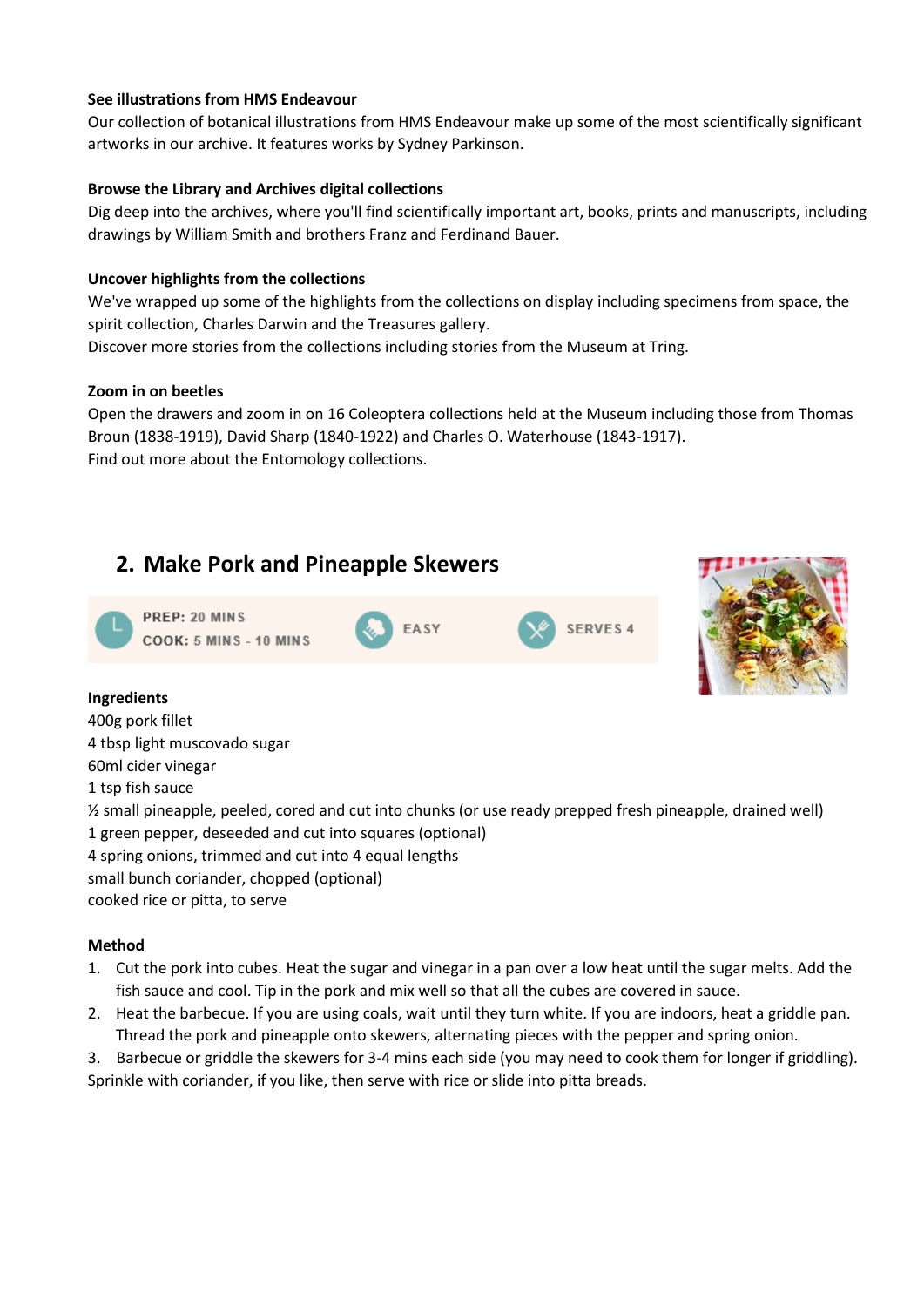# **3. Hold a Family Sports Day**

You may not be able to join in with a sports day as a whole school this year, so why not have a go at having a family sports day competition!

Activity Ideas;

- Egg and Spoon Race
- Assault course
- Relay races
- Sprint races
- Ball dribbling round cones (or objects you have at home)
- Throwing objects into a hoop (or seeing who can throw objects and get them as close to a certain place if you do not have any hoops).
- Skipping while running races
- Hopping races

You may have some of your own ideas. Set up the activities and keep score as you go! See which member of the family is the Sport Day champion!

## **4. Learn about Great White Sharks**

Read the information below to learn about Great White Sharks. The link to the website is below. You might want to also do some of your own research to find out more!

[https://www.natgeokids.com/uk/discover/animals/sea-life/great](https://www.natgeokids.com/uk/discover/animals/sea-life/great-white-sharks/)[white-sharks/](https://www.natgeokids.com/uk/discover/animals/sea-life/great-white-sharks/)



#### **Great white shark facts**

1) Great white sharks can be found throughout the world's oceans, mostly in cool waters close to the coast.

2) These super swimmers are the largest predatory fish (fish that eat other fish or animals) on our planet. On average, they grow to around 4.6m long, but some great whites have been measured at 6m – that's half the length of a bus!

3) Great white sharks are grey with a white underbelly, from where they get their name. They have a streamlined shape and powerful tails that propel them through the water at over 60km per hour!

4) Any creature unlucky enough to find itself in the gob of a great white is in for a nasty shock! Because this marine beast's mouth is equipped with a set of 300 sharp, triangular teeth arranged in up to seven rows. Yikes! Let's take a closer look, if you dare… (click below to see the youtube clip)

#### <https://youtu.be/WxFNP5C4niw?list=PLQlnTldJs0ZTVrUl7QhGQiKzIDP4dsCto>

5) Whilst many think of these beasts as fearsome man-eaters, humans aren't, in fact, on the great white's menu. Phew! There are around 5-10 attacks a year, but researchers believe that, rather than preying on humans to eat them, the sharks are instead taking a "sample bite" out of curiosity, before swimming off.